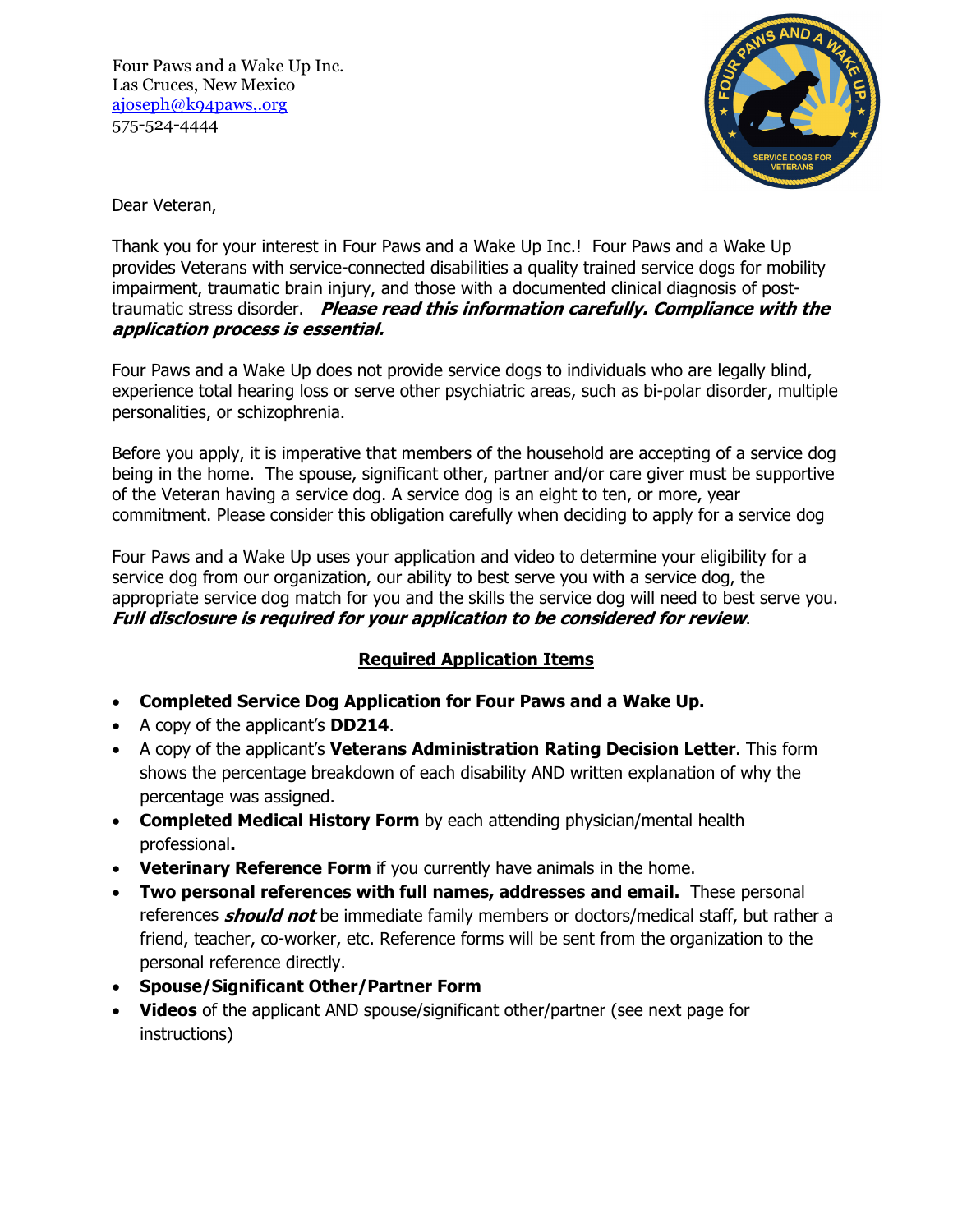

## **Video Requirement**

Along with the application items previously outlined, a video is required that includes audio of the applicant. We would like to see you moving through your home and around the community environments you frequent (i.e. work, school, neighborhood, etc.).

## **For Mobility Issues:**

## **The video must demonstrate your functional abilities, be no longer than 15 minutes, and include:**

- Ambulation (with any adaptive equipment you use, i.e. canes, crutches, walker, wheelchair, etc).
- Transferring to/from bed, chair, wheelchair, etc.
- Sitting, standing, reclining
- Navigating doorways, ramps and stairs
- Getting in/out of a vehicle
- Grasping/holding both large and small items (i.e. pillows, magazine, pen/pencil, paperclip)
- Use of any adaptive equipment (utensils, reachers, lifts, clothing fasteners, computer accessories, etc.)
- Demonstrate how you pick something up off the ground or floor (like a pencil or pen)
- Show any pets you may have and a brief tour of the inside of your home, your yard and the street you live on.
- Speaking please tell us why you want/need a service dog, how you think a dog will assist you and your goals you would hope to achieve with a service dog. It is very important for us to hear your speech; however, it is not necessary to speak throughout the entire video; 2-5 minutes of speech is adequate.

## **For PTSD:**

### **The video must tell us about the circumstances and situations that trigger your PTSD and be no longer than 15 minutes, and include:**

- PTSD triggerstell us the type of circumstances and situations that seem to trigger your PTSD
- If you experience balance issues due to TBI, we must see the items listed above for mobility even if TBI is a secondary diagnosis. You do not need to tell us the circumstances leading to the diagnosis; however, we do need to understand the triggers.
- Demonstrate how you pick something up off the ground or floor (like a pencil or pen)
- Show any pets you may have and a brief tour of the inside of your home, your yard and the street you live on.
- Speaking please tell us why you want/need a service dog, how you think a dog will assist you and your goals you would hope to achieve with a service dog. It is very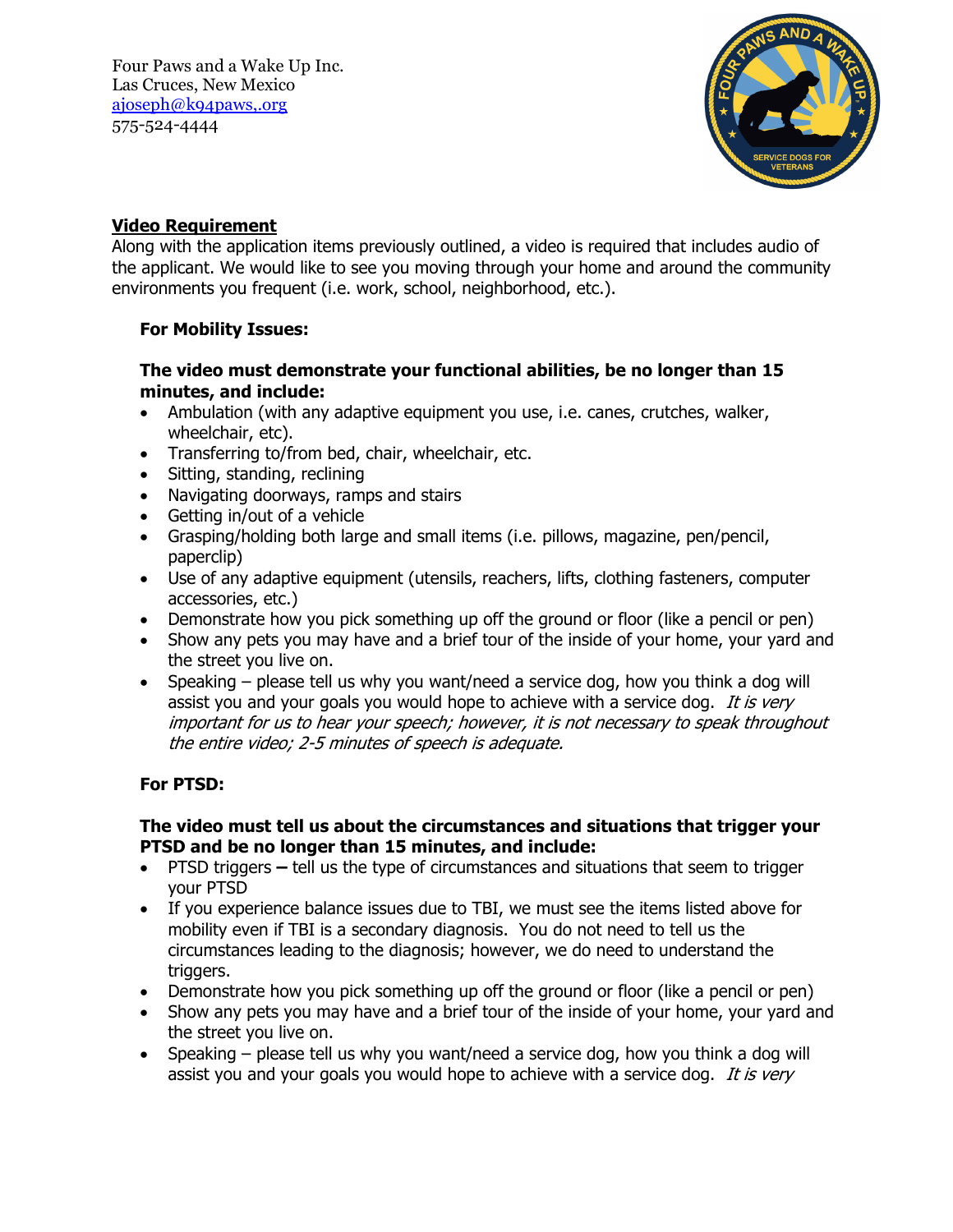

important for us to hear your speech; however, it is not necessary to speak throughout the entire video; 2-5 minutes of speech is adequate.

## **Submission Instructions**

### **Please email your application and supporting documents to ajoseph@k94paws.org Please upload your videos We Transfer (**https://wetransfer.com/)**.**

Share the video with us to the email address **ajoseph@k94paws.org** 

Your application will be screened by our staff when the complete application and all required documents is received. Four Paws and a Wake Up reserves the right to request a video interview.

Four Paws and a Wake Up will notify you once a decision has been reached. This could take up to 8 weeks. If you meet our applicant requirements and are approved, you will be added to our waiting list. When a dog that matches your needs is nearing completion of training you will be contacted to arrange an individualized Team Training schedule in which you will learn how to handle and work with your service dog partner.

Team training is in Las Cruces, NM and takes a dedicated five (5) to eight (8) days. Four Paws and a Wake Up will make every effort to arrange for transportation working with partner organizations and to provide discounted hotel arrangements and assistance with meals.

Four Paws and a Wake Up does not charge a fee for the service dog however, we estimate a service dog will cost the recipient up to \$150 per month to maintain. Veterans may be eligible for benefits for their service dog through the Veterans Administration Prosthetics and Sensory Aid Division. Please check with your Veterans Administration case manager for additional information.

We look forward to receiving your application and thank you for your service.

Sincerely,

Four Paws and a Wake Up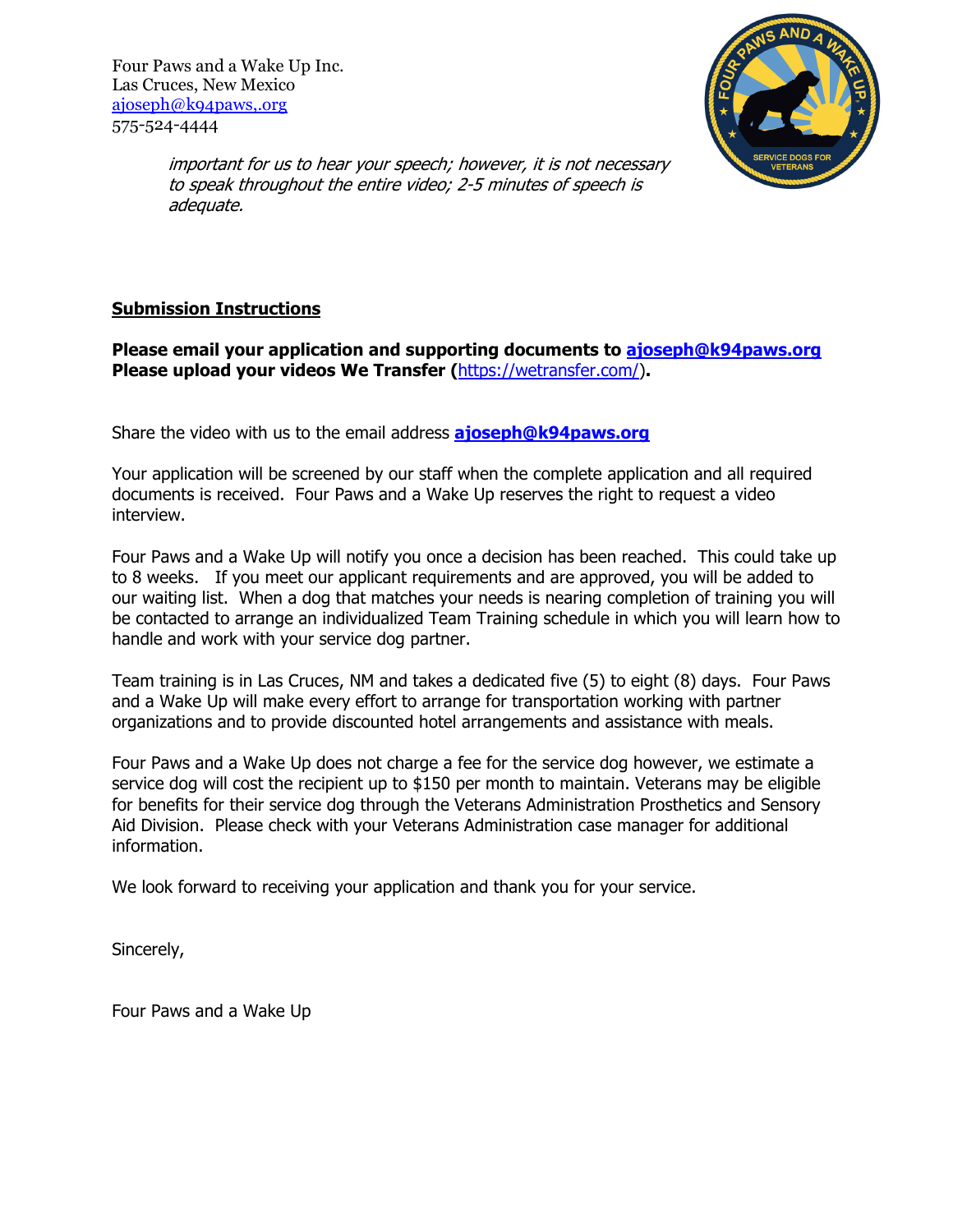| Home Phone:                                                                                                                                                            | Cell Phone:                                                         |                   |  |  |  |
|------------------------------------------------------------------------------------------------------------------------------------------------------------------------|---------------------------------------------------------------------|-------------------|--|--|--|
| Email:                                                                                                                                                                 | Best way for us to reach you:<br>Home Phone   Cell Phone  <br>Email |                   |  |  |  |
| Current address:                                                                                                                                                       |                                                                     |                   |  |  |  |
| City:                                                                                                                                                                  | State:                                                              | ZIP Code:         |  |  |  |
| MILITARY SERVICE: A COPY OF DD-214-MEMBER COPY IS REQUIRED.<br>Are you currently $\Box$ Active Duty $\Box$ Retired $\Box$ Medically Discharge $\Box$ Pending Discharge |                                                                     |                   |  |  |  |
| If pending discharge has a medical evaluation board determined, you are fit or unfit for duty?                                                                         |                                                                     |                   |  |  |  |
| UNFIT NOT REVIEWED<br><b>FIT</b>                                                                                                                                       | <b>PENDING</b>                                                      |                   |  |  |  |
| Branch:                                                                                                                                                                | Rank:                                                               |                   |  |  |  |
| Dates of Service:<br>Start (MM/DD/YYYY):                                                                                                                               |                                                                     | End (MM/DD/YYYY): |  |  |  |
| <b>SIGNIFICANT OTHER OR NEAREST RELATIVE</b>                                                                                                                           |                                                                     |                   |  |  |  |
| Name:                                                                                                                                                                  |                                                                     |                   |  |  |  |
| Address:                                                                                                                                                               |                                                                     | Phone:            |  |  |  |
| City:                                                                                                                                                                  | State:                                                              | ZIP Code:         |  |  |  |

Relationship: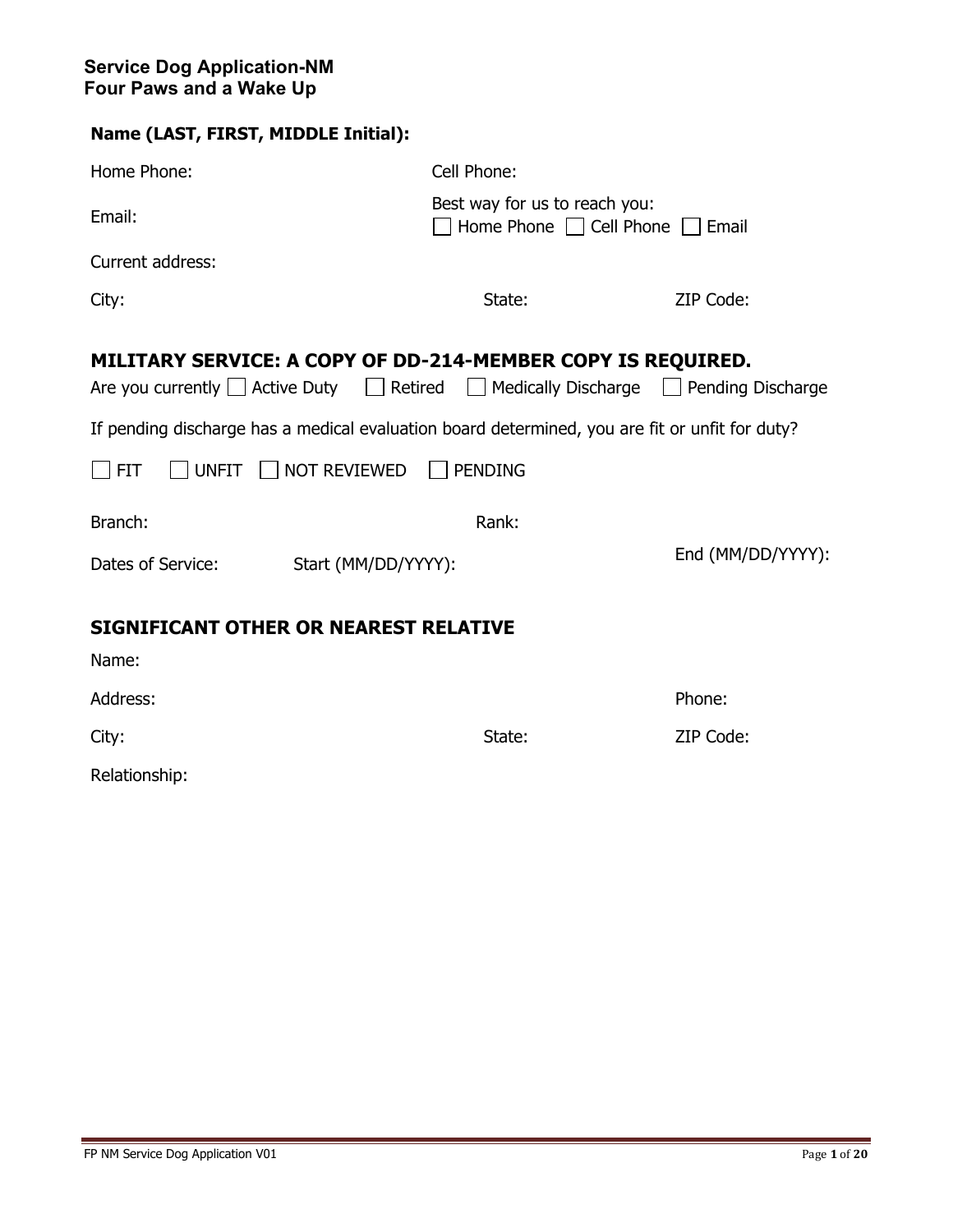## **APPLICANT SIGNATURE, BACKGROUND VERIFICATION AUTHORIZATION**

Date of birth (MM/DD/YYY): SSN (REQUIRED):

I certify that, to the best of my knowledge and belief, the information provided in this document truly represents my needs and present situation. I understand that failure to give complete information, falsification or misrepresentation of information may prevent me from receiving a service dog. I authorize investigation of all statements made in this document and further authorize educational institutions, employers, medical professionals, criminal justice agencies, and others to furnish whatever detail is available concerning my application for a service dog. My signature below further authorizes Four Paws and a Wake Up to obtain criminal background information.

Further, I authorize Four Paws and a Wake Up to discuss the status of my application with the 'Significant Other or Nearest Relative' I provided on page 1.

All information shall be used solely for the purpose of this transaction. A photographic or facsimile copy of this authorization bearing a photographic facsimile copy of the signature of the undersigned may be deemed to be equivalent of the original hereof and may be used as a duplicate original. I understand that any information obtained by Four Paws and a Wake Up is confidential, will not be released to any person or outside agency without my written consent, and will be used for the sole purpose of assessing my qualifications for a service dog.

Further I understand a video interview will be scheduled after the complete application packet has been received and initially review by Four Paws and a Wake Up.

#### **SIGNATURES**

Signature of Applicant:

Date:

Parent or Legal Guardian raient of Legal Guardian<br>(only if applicant is under 18 yrs of age):  $\qquad$ 

[intentionally left blank]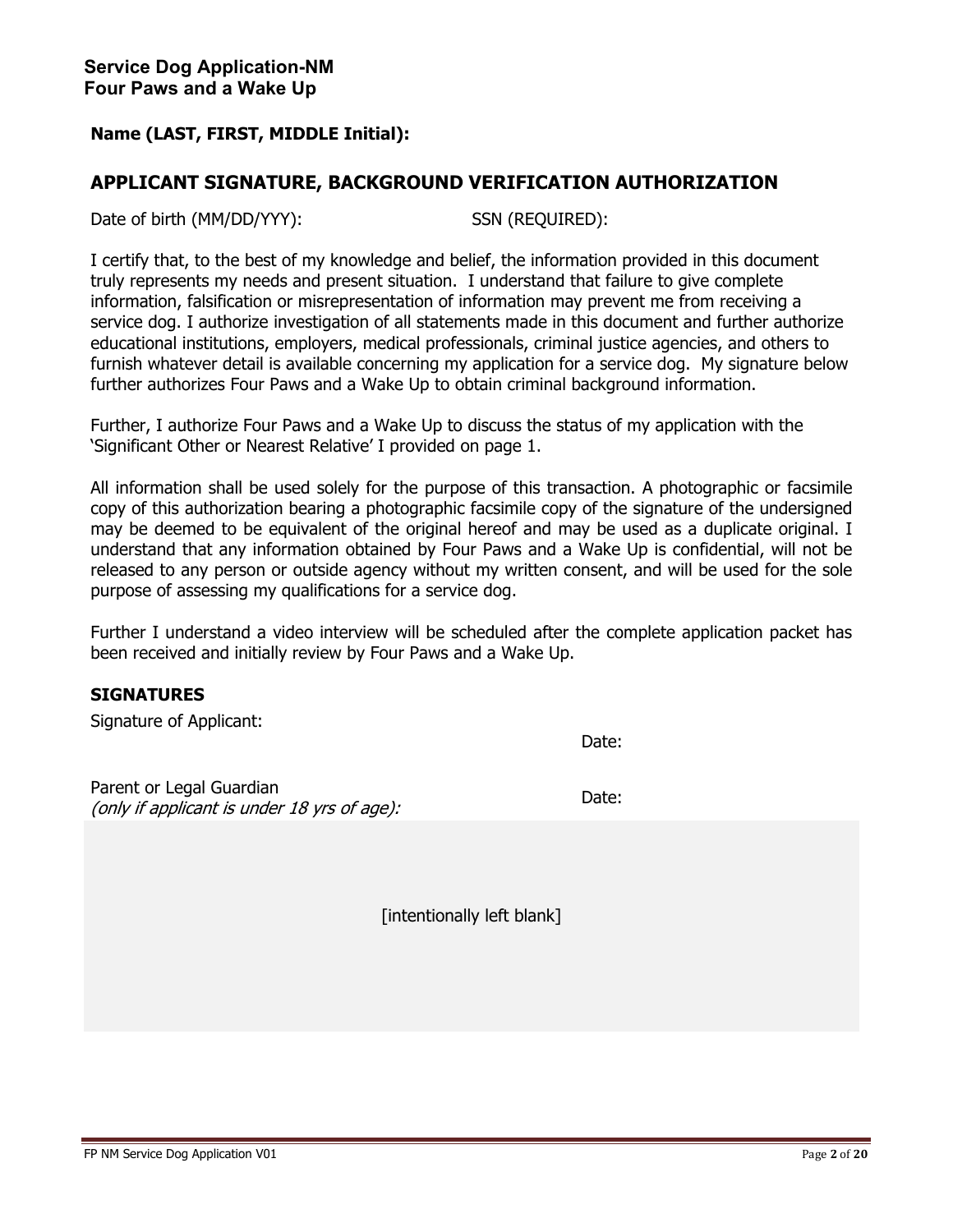| <b>MEDICAL INFORMATION - IF YOU ARE APPLYING FOR A PTSD SERVICE DOG AND HAVE</b><br>PHYSICAL LIMITATIONS (BACK OR NECK ISSUES, WALKING, KNEE ISSUES, HIPS, ETC) WE MUST<br>KNOW WHAT YOUR PHYSICAL NEEDS ARE AS WELL TO MATCH THE BEST POSSIBLE DECISION FOR<br>YOUR NEEDS. |
|-----------------------------------------------------------------------------------------------------------------------------------------------------------------------------------------------------------------------------------------------------------------------------|
| Primary Diagnosis:                                                                                                                                                                                                                                                          |
| Date of Onset or Diagnosis:                                                                                                                                                                                                                                                 |
| Secondary Diagnosis:                                                                                                                                                                                                                                                        |
| Date of Onset or Diagnosis:                                                                                                                                                                                                                                                 |
| Is the diagnosis determined to be service related?<br><b>YES</b><br><b>NO</b>                                                                                                                                                                                               |
| Medications (required): Provide in a separate list if necessary.                                                                                                                                                                                                            |
| Weight:<br>Height:                                                                                                                                                                                                                                                          |
| Are you Right or Left-Handed?   RIGHT<br><b>ILEFT</b>                                                                                                                                                                                                                       |
| Verbal Skills: On a scale of 1 (non-verbal) to 10 (fluent with clear annunciation) rate your quality of<br>Non-verbal<br>poor $\Box$ fair $\Box$ good $\Box$ very good $\Box$ excellent<br>verbal communications:                                                           |
| Do you have difficulty getting in or out of bed?                                                                                                                                                                                                                            |
| <b>YES</b><br>If yes, what side of the bed do you sleep on?<br><b>NO</b>                                                                                                                                                                                                    |
| How many hours of sleep do you get a night on average?<br>none $\Box$ <2 hours $\Box$ 2 – 4 hours $\Box$ 4 – 6 hours $\Box$ very good $\Box$ excellent                                                                                                                      |
| If you awake in the middle of the night, do you go back to sleep or not?                                                                                                                                                                                                    |
| Do you have difficulty waking in the morning? $\Box$ YES $\Box$ NO                                                                                                                                                                                                          |
| Do you have difficulty getting dressed or undressed? $\Box$ YES $\Box$ NO                                                                                                                                                                                                   |
| If yes, what specifically (shirts, pants, shoes)?                                                                                                                                                                                                                           |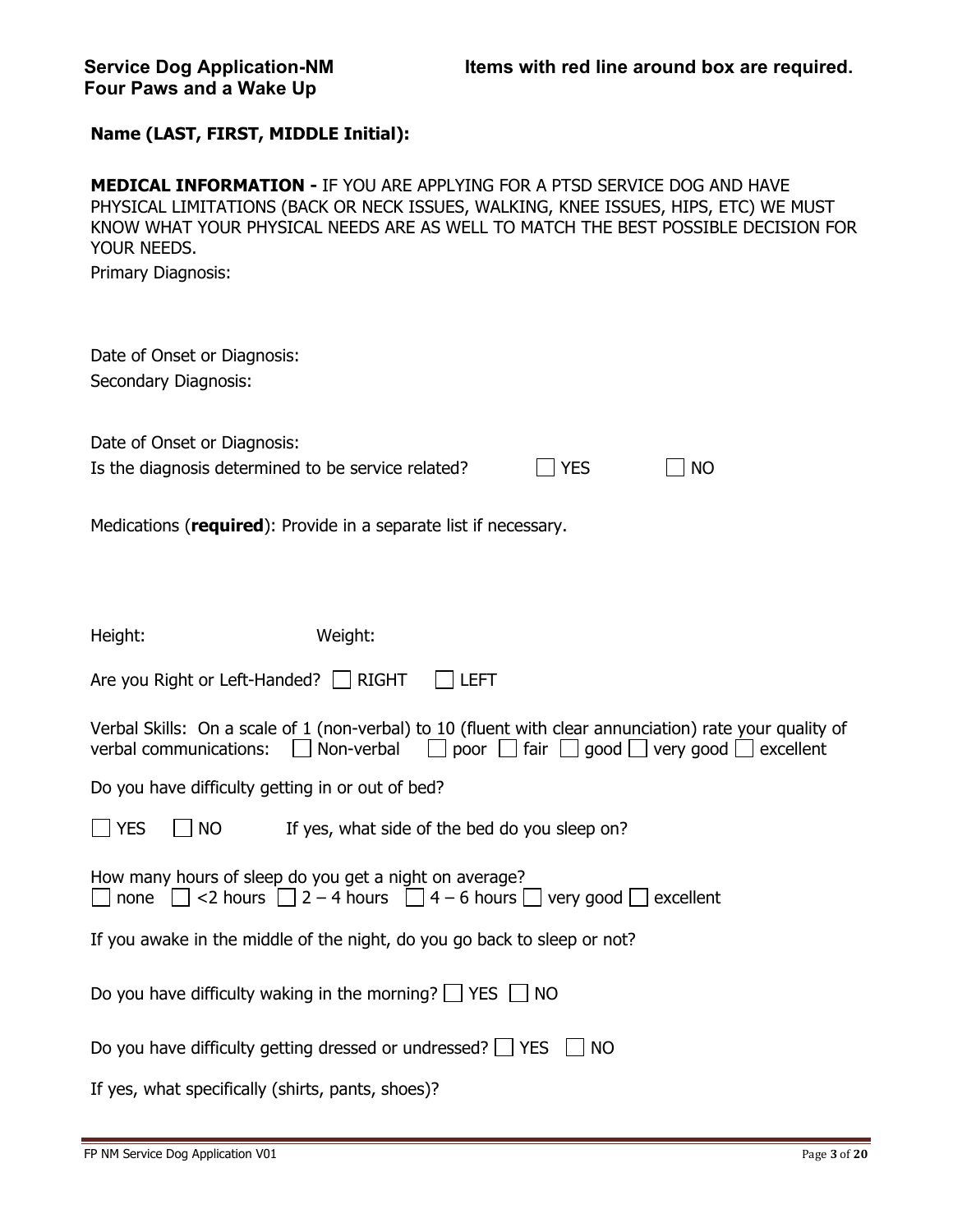### **ADAPTIVE EQUIPMENT USED**

Complete this section if you use any adaptive equipment (check all that apply) and indicate which equipment is your primary.

| Manual Wheelchair                                       | $\Box$ Primary $\Box$ Secondary |
|---------------------------------------------------------|---------------------------------|
| Power Wheelchair: Joy stick on $\Box$ Right $\Box$ Left | $\Box$ Primary $\Box$ Secondary |
| Power 3-Wheel Cart (Scooter)                            | $\Box$ Primary $\Box$ Secondary |
| Crutches: Specify Type:                                 | $\Box$ Primary $\Box$ Secondary |
| Braces: Specify Type:                                   | $\Box$ Primary $\Box$ Secondary |
| Prosthesis: Specify Type:                               | $\Box$ Primary $\Box$ Secondary |
| Cane Specify: Type and height at hand rest              | $\Box$ Primary $\Box$ Secondary |
| Walker: Specify Type                                    | $\Box$ Primary $\Box$ Secondary |
| Other: Specify                                          | $\Box$ Primary $\Box$ Secondary |

If you use multiple forms of adaptive equipment which is your preference for the dog to work from? (cane-harness dog, wheelchair dog, or no adaptive equipment necessary)

## **SYMPTOMOLOGY EXPERIENCED – COMPLETE THIS SECTION FOR PSYCHIATRIC ISSUES (PTSD)**

For each item on a scale of one (does not limit function) to 10 (fully limits daily function) answer each of the following:

|                                 | <b>NA</b> | 1 | 2 | 3 | 4 | 5 | 6 | 7 | 8 | 9 | 10 |
|---------------------------------|-----------|---|---|---|---|---|---|---|---|---|----|
| Distractibility                 |           |   |   |   |   |   |   |   |   |   |    |
| Anxiety                         |           |   |   |   |   |   |   |   |   |   |    |
| Intrusive imagery               |           |   |   |   |   |   |   |   |   |   |    |
| Dissociation                    |           |   |   |   |   |   |   |   |   |   |    |
| <b>Flashbacks</b>               |           |   |   |   |   |   |   |   |   |   |    |
| Hallucinations                  |           |   |   |   |   |   |   |   |   |   |    |
| Feelings of<br>Isolation        |           |   |   |   |   |   |   |   |   |   |    |
| Hyper vigilance                 |           |   |   |   |   |   |   |   |   |   |    |
| Fear                            |           |   |   |   |   |   |   |   |   |   |    |
| Startle Response                |           |   |   |   |   |   |   |   |   |   |    |
| Avoidance<br><b>Behaviors</b>   |           |   |   |   |   |   |   |   |   |   |    |
| Nightmares                      |           |   |   |   |   |   |   |   |   |   |    |
| Feelings of being<br>threatened |           |   |   |   |   |   |   |   |   |   |    |
| Aggression                      |           |   |   |   |   |   |   |   |   |   |    |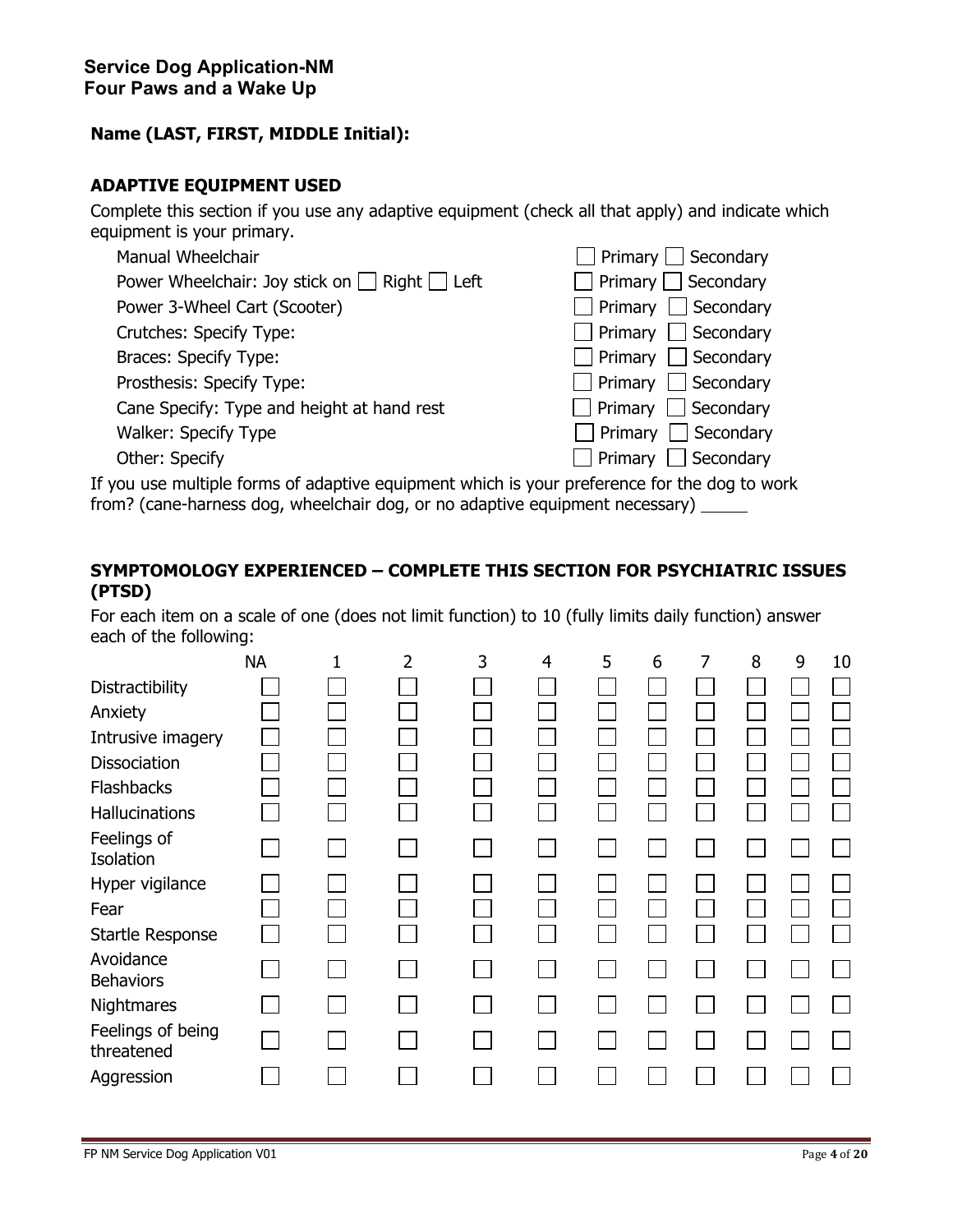**PTSD TRIGGERS** Describe your PTSD triggers:

### **SOCIAL AND ATHLETIC ACTIVITIES**

HOW DOES YOUR DISABILITY AFFECT YOUR DAILY LIVING – WHAT ARE YOUR FUNCTIONAL LIMITATIONS?(Describe problems carrying items, problems walking distances, problems leaving home on your own, ability to be in crowds, ability to be in large groups, etc.)

| How many hours a week do you spend outside the home doing some form of social activity? |  |  |  |  |  |  |  |
|-----------------------------------------------------------------------------------------|--|--|--|--|--|--|--|
|-----------------------------------------------------------------------------------------|--|--|--|--|--|--|--|

|  |  |  | Do you participate in athletic activities? |  | $\Box$ Yes $\Box$ No |
|--|--|--|--------------------------------------------|--|----------------------|
|--|--|--|--------------------------------------------|--|----------------------|

If so, what athletic activities are you involved in?

How many times a week and how long (number of hours) do you participate?

| Would there be any issues with the service dog accompanying you? $\Box$ Yes $\Box$ No |  |  |  |
|---------------------------------------------------------------------------------------|--|--|--|
|---------------------------------------------------------------------------------------|--|--|--|

## **VOCATIONAL / EDUCATION/ COMMUNCITY ACCESS**

| Are you presently employed? $\Box$ Yes $\Box$ No                                                                               |
|--------------------------------------------------------------------------------------------------------------------------------|
| Full time or part time? $\Box$ Full time $\Box$ Part Time: Number of hours per week:                                           |
| <b>Employer Name and Address</b>                                                                                               |
| Describe your work environment (large/small office, high rise, downtown, suburban, rural location,<br>indoors, outdoors, etc?) |
| If you are not employed, do you plan on becoming employed? $\Box$ Yes $\Box$ No                                                |
| Do you receive support services such as Vocational Rehabilitation or Independent Living?<br>$\Box$ Yes $\Box$ No               |
| Do you presently receive an income as a result of your disability? $\Box$<br>Yes<br>No.                                        |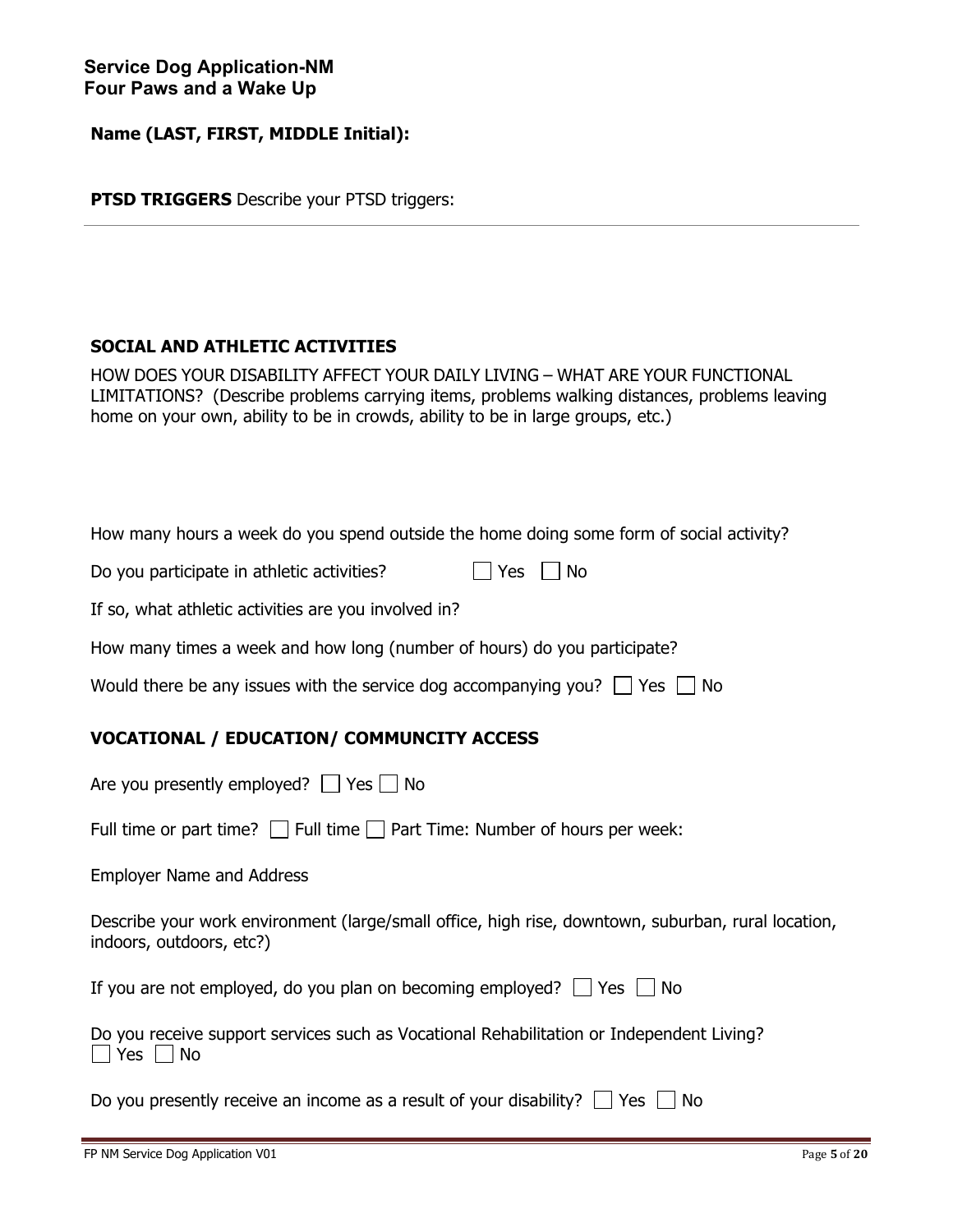## **Service Dog Application-NM Four Paws and a Wake Up**

# **Name (LAST, FIRST, MIDDLE Initial):**

| How will a service dog enable you to perform your job more efficiently?                                                                                                                                                     |
|-----------------------------------------------------------------------------------------------------------------------------------------------------------------------------------------------------------------------------|
| Are you currently enrolled in school? $\Box$ Yes $\Box$ No<br>If yes, what grade:                                                                                                                                           |
| Name of School / College / University                                                                                                                                                                                       |
| $\Box$ No If no, who is your primary driver?<br>Do you drive yourself? $\Box$ Yes                                                                                                                                           |
| Do you have an adaptive vehicle? $\Box$ Yes $\Box$ No If so, explain (hand controls, lifts)<br>List any problems you have concerning transportation or community access:                                                    |
| <b>HOUSEHOLD</b><br>How many people live in your household (related or not)?<br>Name<br>Relationship to you<br>Age                                                                                                          |
| <b>CHILDREN NOT LIVING WITH YOU</b><br>If you have children that do not live with you, please complete the information below:<br>Relationship How often do the children visit<br>Name<br>Age<br>or stay with you?<br>to you |
| Is anyone in the household allergic to dogs? $\Box$ Yes $\Box$ No<br>If yes, explain:                                                                                                                                       |
| How does your spouse/significant other or roommate feel about the idea of a service dog living in<br>the home?                                                                                                              |
| Are you and others aware the service dog may shed, is required to accompany you everywhere, may<br>require additional grooming and may occasionally need to be picked up after, etc)?                                       |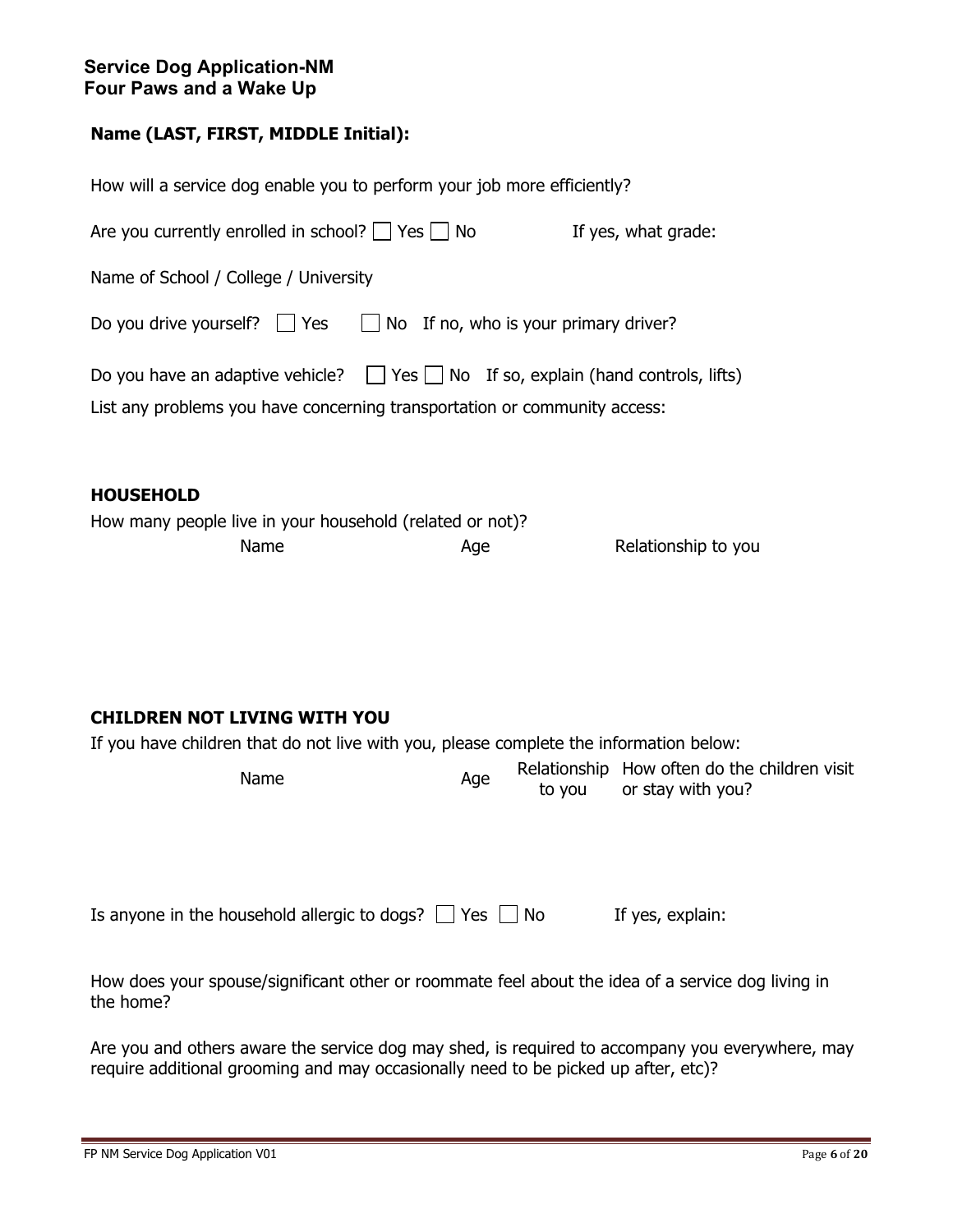If you as the recipient become ill or unable to perform such tasks **temporarily**, is your spouse, significant other, family member or caregiver willing to assist in the basic needs/care of the dog?

| <b>HOUSEHOLD PETS</b>                                                                                     |                |     |
|-----------------------------------------------------------------------------------------------------------|----------------|-----|
| Do you have any pets or do other household members have pets? $\vert$ Yes $\vert$ No<br>How many?         |                |     |
| Do you have any free ranging poultry (chickens, ducks, geese, turkeys?) $\Box$ Yes $\Box$ No<br>How many? |                |     |
| Pets Name - List ALL Pets                                                                                 | Breed and size | Age |

Does your dog(s) eliminate inside or outside of the house? If inside, explain.

Are your pets on heartworm and flea/tick preventative appropriate for the species and region of the country?  $\Box$  Yes  $\Box$  No If no, please explain:

|  | What type of training has your dog(s) received? |                                                                                                   |
|--|-------------------------------------------------|---------------------------------------------------------------------------------------------------|
|  |                                                 | $\Box$ Agility $\Box$ Hunt $\Box$ Basic Obedience $\Box$ Rally $\Box$ Barn Hunt $\Box$ Schutzhund |

Veterinarian Name:

Telephone:

Please submit the Veterinary Reference Form to your Veterinarian for completion. **If you do not currently have a veterinarian, please indicate "No Veterinarian at this time"** 

#### **PETS THAT VISIT**

Please tell us about pets that may visit and stay at your home:

#### **HOME**

Do you own or rent your home?  $\Box$  Own  $\Box$  Rent

|                                                | Due to the requirements for service dogs to perform some commands (such as opening and closing      |
|------------------------------------------------|-----------------------------------------------------------------------------------------------------|
|                                                | drawers) are you willing to make modifications (such as replacing cabinet knobs with pull ropes) to |
| furniture and appliances? $\Box$ Yes $\Box$ No |                                                                                                     |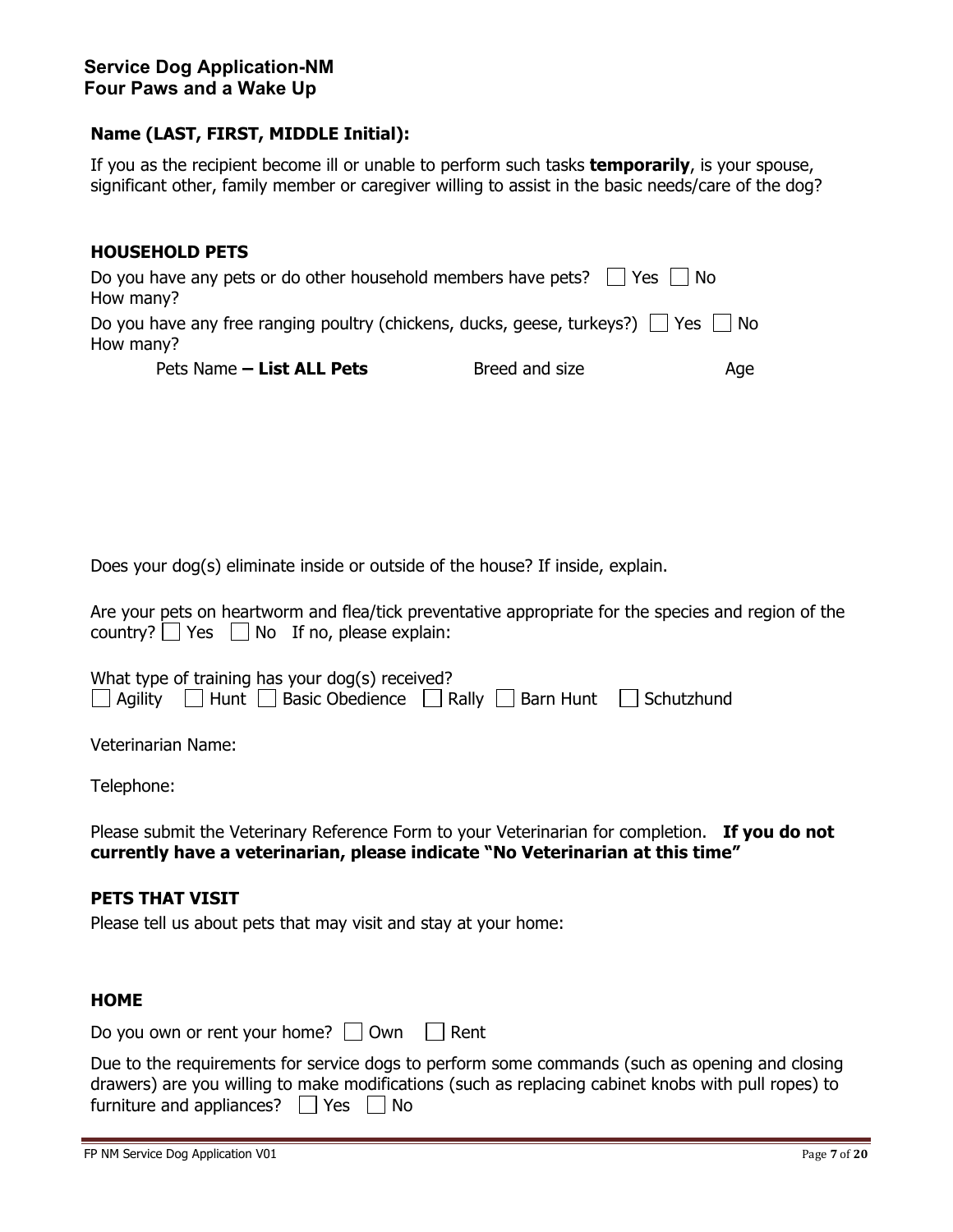|  |  |  | If you rent your residence, will your landlord approve such modifications? $\Box$ Yes $\Box$ No |  |
|--|--|--|-------------------------------------------------------------------------------------------------|--|
|  |  |  |                                                                                                 |  |

Describe your home and neighborhood (house, apartment, mobile home, size of yard, fenced or unfenced, city, suburb, country, etc.)

Type and height of fencing

Is your home accessible to you?  $\Box$  Yes  $\Box$  No  $\Box$  Not Applicable

|         | What type of washer and dryer is in your home? (top load or front load) |
|---------|-------------------------------------------------------------------------|
| Washer: | Dryer:                                                                  |

What type of model refrigerator is in your home and what type of doors does it have?

Do you have traditional light switches in your home or dimmer switches?  $\Box$  Traditional  $\Box$  Dimmer

If traditional light switches are the switches single, double or triple panels?  $\Box$  Single  $\Box$  Double  $\Box$  Triple

Please describe modifications/adaptations presently available and note those needed but unavailable (wheelchair ramp, lifts, modified bathroom, raised counters, widened doorways, lowered light switches, alarms systems, etc.).

What type of support is available to assist you with care of your service dog (feeding, bathing, toileting, trips to the vet, etc.) in the event you are unable to perform these tasks both at home and at work or school?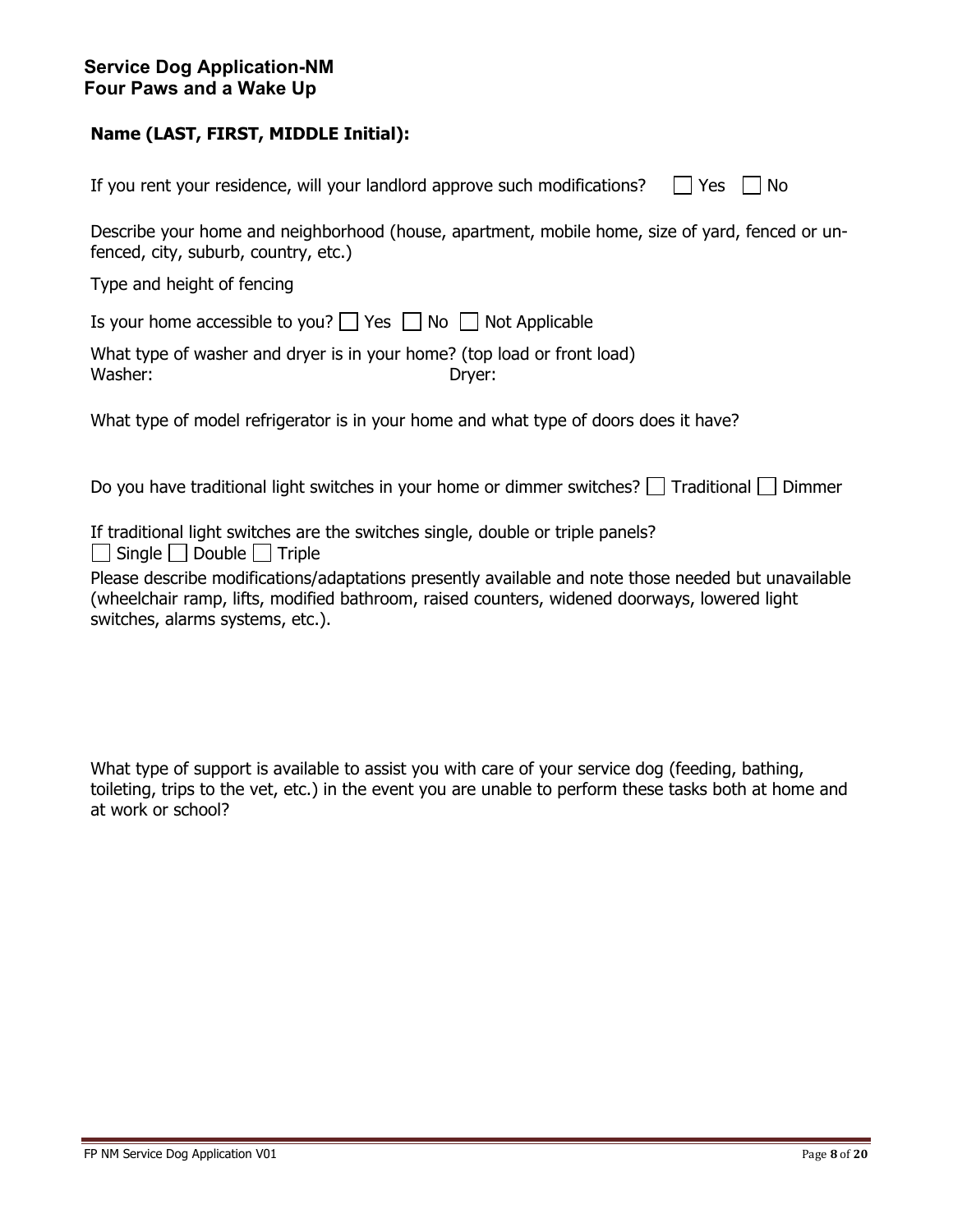#### **OTHER INFORMATION**

In your own words, describe how a service dog will assist you to be more independent and more productive both at home and in your community – please be as specific as possible. Attach an additional sheet if necessary. **[ANSWER REQUIRED]**

In your own words, how would having a service dog help you with your mental health and psychological needs? Attach an additional sheet if necessary. **[ANSWER REQUIRED]**

Will you be physically able to attend Team Training at a designated location and spend up to 10 hours per day for up to 7 days in order to learn how to command a service dog to assist you?  $\Box$  Yes  $\Box$  No If no, explain:

During Team Training you are required to participate in training classes, outings to restaurants, stores, and other public areas. Are you able to participate in these activities?  $\Box$  Yes  $\Box$  No If no, explain:

Please comment on any obstacles or issues to be addressed for you to attend Team Training:

Do you have any experience training Service dogs or Recreational (sporting) dogs (hunting, dock diving, etc.)?  $\Box$  Yes  $\Box$  No If yes, explain:

| Have you ever applied for a service dog from another organization? $\Box$ Yes $\Box$ No |  |
|-----------------------------------------------------------------------------------------|--|
| If yes, give name of the organization and date of application:                          |  |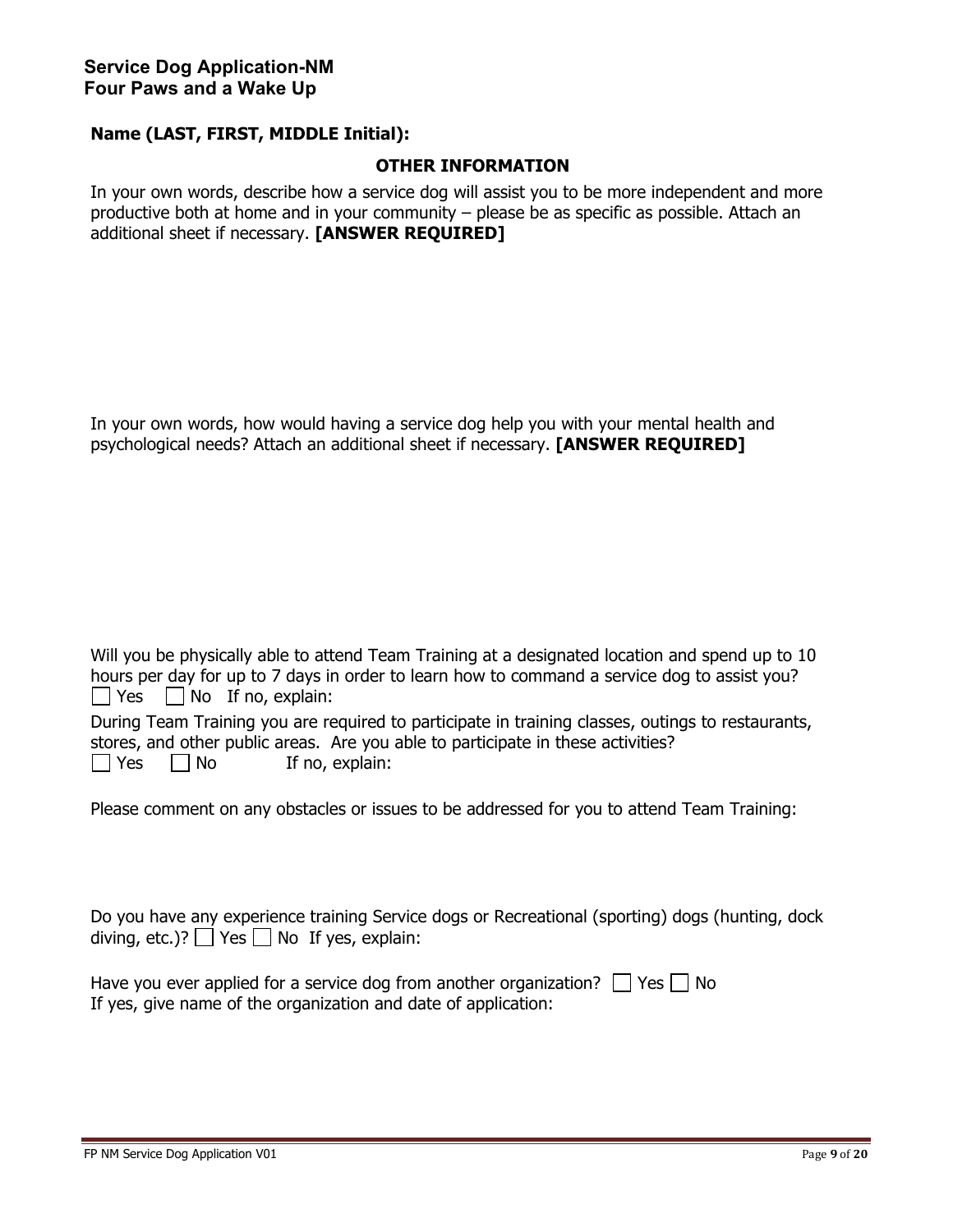### **Service Dog Application-NM Four Paws and a Wake Up**

### **Name (LAST, FIRST, MIDDLE Initial):**

Have you ever been denied a service dog by an organization?  $\Box$  Yes  $\Box$  No If yes, give name of the organization and date of application:

| Have you ever had a service dog removed from your home? $\Box$ Yes $\Box$ No |  |
|------------------------------------------------------------------------------|--|
| If yes, explain:                                                             |  |

Have you received services from organizations that provide service to wounded or injured Veterans?<br>  $\Box$  Yes  $\Box$  No If yes, explain: If yes, explain:

### **ADDITIONAL COMMENTS**

In your own words, please provide any additional information: Attach an additional sheet if needed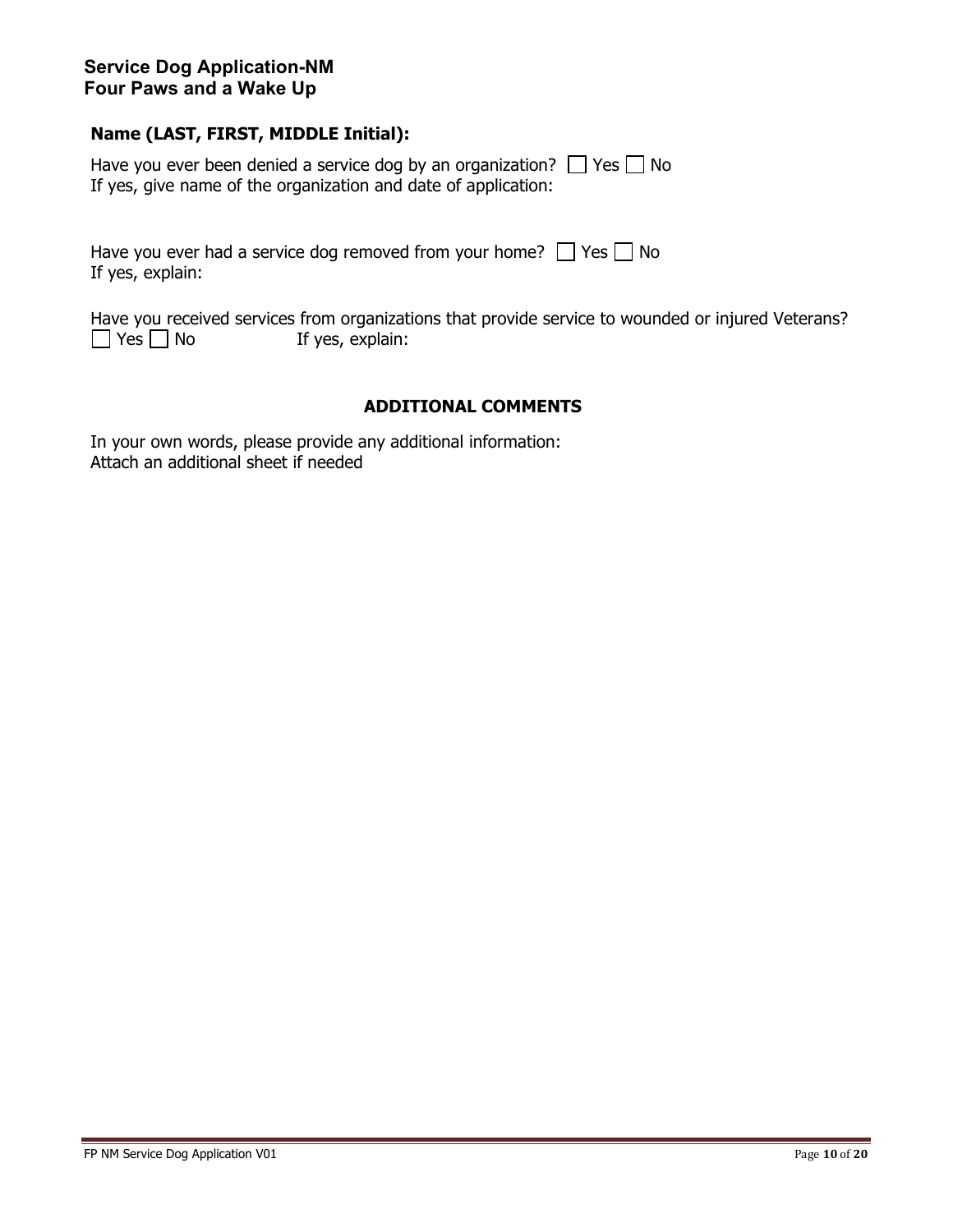#### **SPOUSE, SIGNIFICANT OTHER, Or PARTNER**

The following is required to be completed by the spouse, significant other, partner and/or caregiver. This is necessary to ensure all parties understand the commitment of the service dog for the Veteran and understand that the medical option of a service dog is desired by the Veteran. The information will assist our organization in assessing the suitability of the applicant's home for placement of a service dog. Thank you for your assistance in completing this form.

YOUR NAME:

Relationship to Applicant:  $\Box$  Fiance  $\Box$  Parent  $\Box$  Partner  $\Box$  Sibling  $\Box$  Significant Other  $\Box$  Spouse

Contact Telephone Number:

Has the Veteran's desire to have a service dog been discussed with you by the Veteran applying? No Res No

Explain how you feel having a service dog will benefit the Veteran applying:

Describe how you think you will benefit from the Veteran having a service dog:

In the event the Veteran applying for the service dog cannot provide for his/her service dog (e.g. periods of hospitalization), are you able and willing to care for the service dog's needs? Explain:

The service dog will be with the Veteran 24 hours a day, 7 days a week and will accompany the Veteran wherever he/she goes. Please explain your support of the service dog and any concern you might have about a service dog being with you and the Veteran when in public: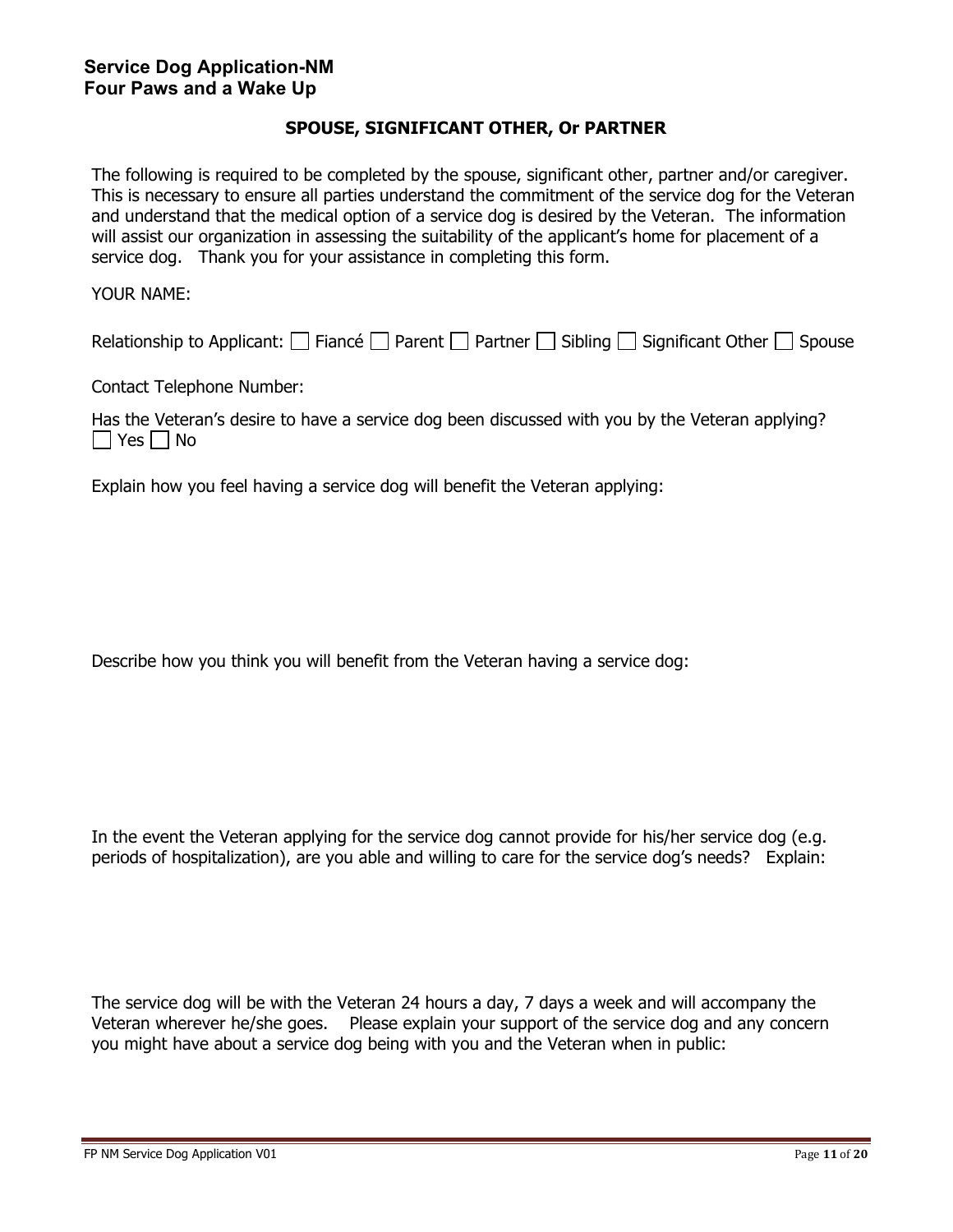### **SPOUSE, SIGNIFICANT OTHER, Or PARTNER (continued)**

The service dog is required to live in the house with the Veteran. What concerns, reservations or obstacles do you have about the service dog being in the home?

Four Paws and a Wake Up requires the spouse, significant other, partner and/or caregiver to attend the Team Training when the Veteran trains with and receives his/her service dog. What concerns, reservations or obstacles do you have about attending team training?

Name: Sample and the contract of the contract of the Date:

Signature:

**A video of you speaking to our organization is required in addition to the above questions being answered. Please express to us in the video your overall support and concerns for your spouse, significant other or partner applying for and receiving a service dog. This video is required for the application to be complete.**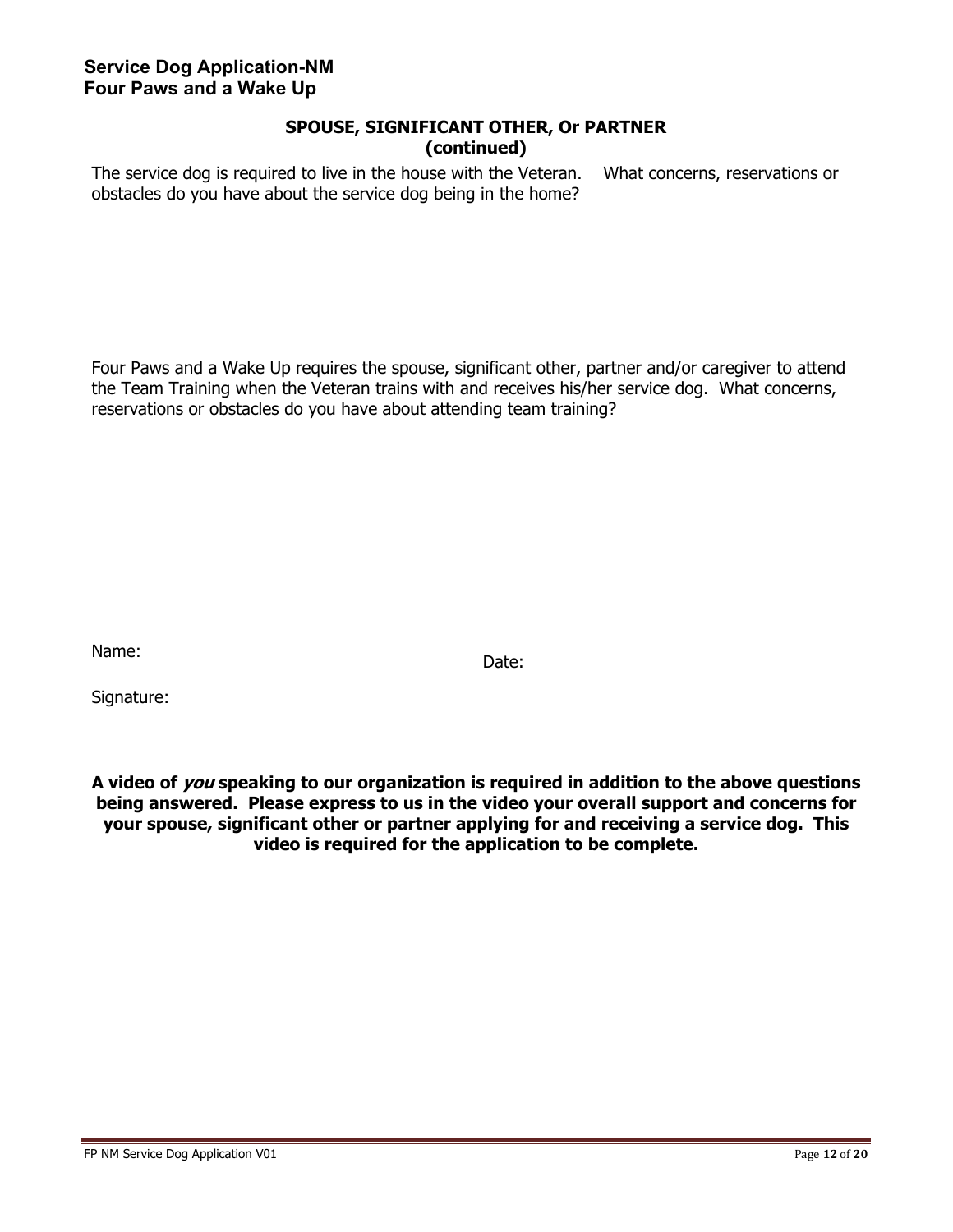### **CONSENT TO CONTACT**

## **Name (LAST, FIRST, MIDDLE Initial):**

I, the personal contacts listed below and  $\alpha$ , give consent for the personal contacts listed below (Print full name)

to release to Four Paws and a Wake Up information relating to the length of time they have known me and information pertinent to applying for a service dog. I understand that the information requested is confidential, will not be released to any person or agency outside the organization, and will be used for the sole purpose of assessing my qualifications for a service dog and ability to provide a suitable home for a service dog.

| <b>Applicant Signature:</b> | Jate |  |
|-----------------------------|------|--|
|-----------------------------|------|--|

## **Personal Reference** (**NO FAMILY MEMBERS or MEDICAL PERSONAL; this includes spouse, domestic partners, in-laws, cousins, grandparents, uncles or aunts**)

Name: Name: Relationship: Relationship: Relationship: Relationship: Relationship: Relationship: Relationship: Relationship: Relationship: Relationship: Relationship: Relationship: Relationship: Relationship: Relationship:

| Address/City/State/Zip: |
|-------------------------|

Telephone:

Email:

Name: Relationship:  $\blacksquare$ 

Address/City/State/Zip:

Telephone:

Email:

## **Medical History Form**

Please share with us the names of the medical providers we should expect to receive the Service Dog Applicant Medial History Form from.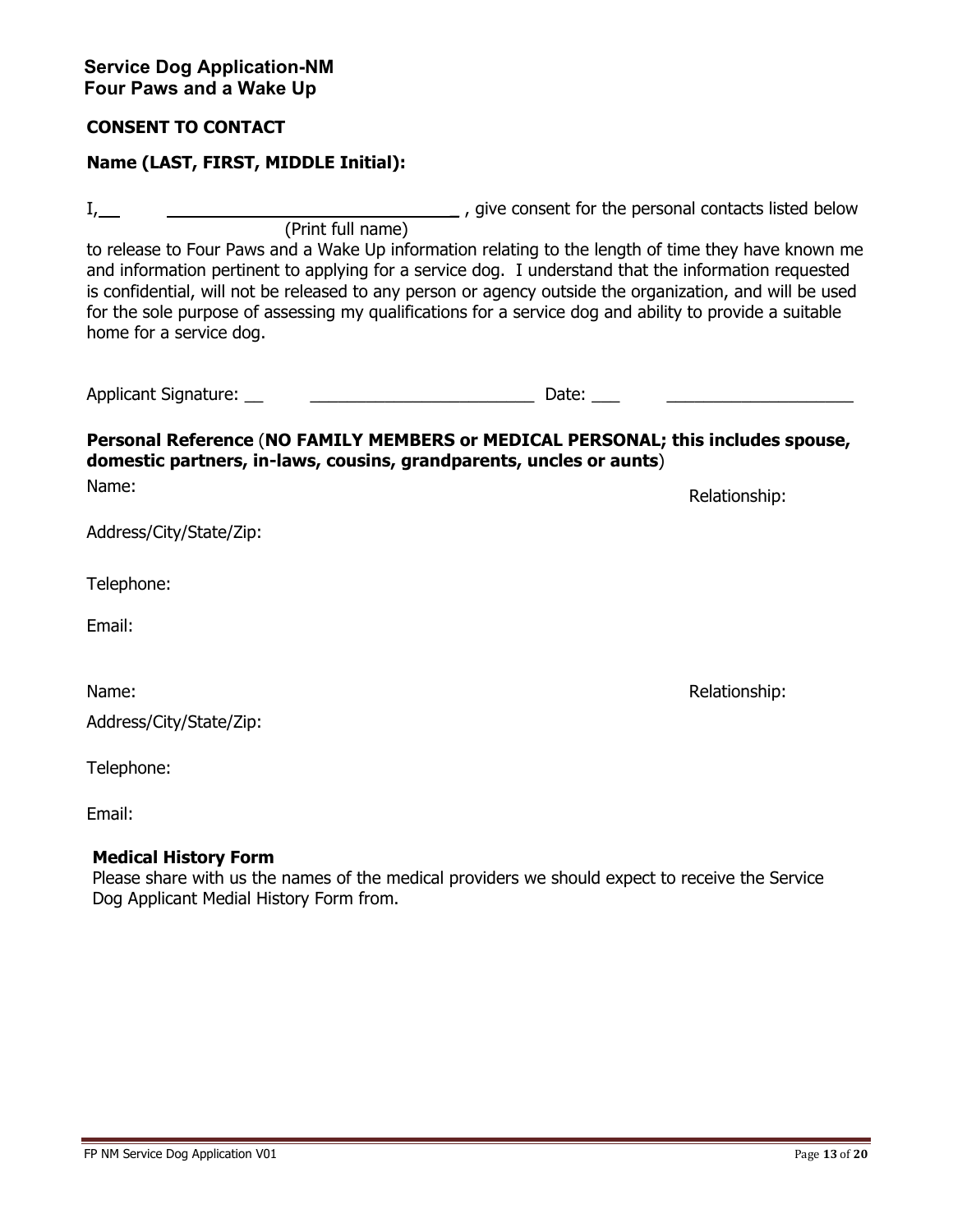#### **Service Dog Applicant Medical History Form**

#### **Instructions for Applicant**

This form should be completed and signed by your physicians. **Please note, a medical history form needs to be completed by each of your current physicians and/or mental health providers (therapist, psychologist)**. The completed forms should be mailed directly from the physicians to Four Paws and a Wake Up-NC.

## **Information Release**

(To be completed by the applicant)

#### **Name (LAST, FIRST, MIDDLE Initial):**

**Date**: \_\_\_\_\_\_\_\_\_\_\_\_\_\_\_\_\_\_\_\_\_\_

**Dr.** \_\_\_\_\_\_\_\_\_\_\_\_\_\_\_\_\_\_\_\_\_\_\_\_,

Please release the requested medical information in this form to Four Paws and a Wake Up -NC. This information will help determine my abilities regarding the placement of a service dog.

**Applicant's Name (please print): \_\_\_\_\_\_\_\_\_\_\_\_\_\_\_\_\_\_\_\_\_\_\_\_\_\_\_\_\_\_\_\_\_\_\_\_\_\_\_\_\_\_\_\_** 

**Applicant's Signature: \_\_\_\_\_\_\_\_\_\_\_\_\_\_\_\_\_\_\_\_\_\_\_\_\_\_\_\_\_\_\_\_\_\_\_\_\_\_\_\_\_\_\_\_\_\_\_\_** 

Parent/Guardian Signature (if applicable): **where the set of the set of the set of the set of the set of the set o** 

#### **Physician Information**

(The remainder of the form to be completed by the physician)

The completed medical history form should be mailed by the physician to the below address at your earliest convenience.

Four Paws and a Wake Up, 4280 Tarsus Drive, Las Cruces, NM 88005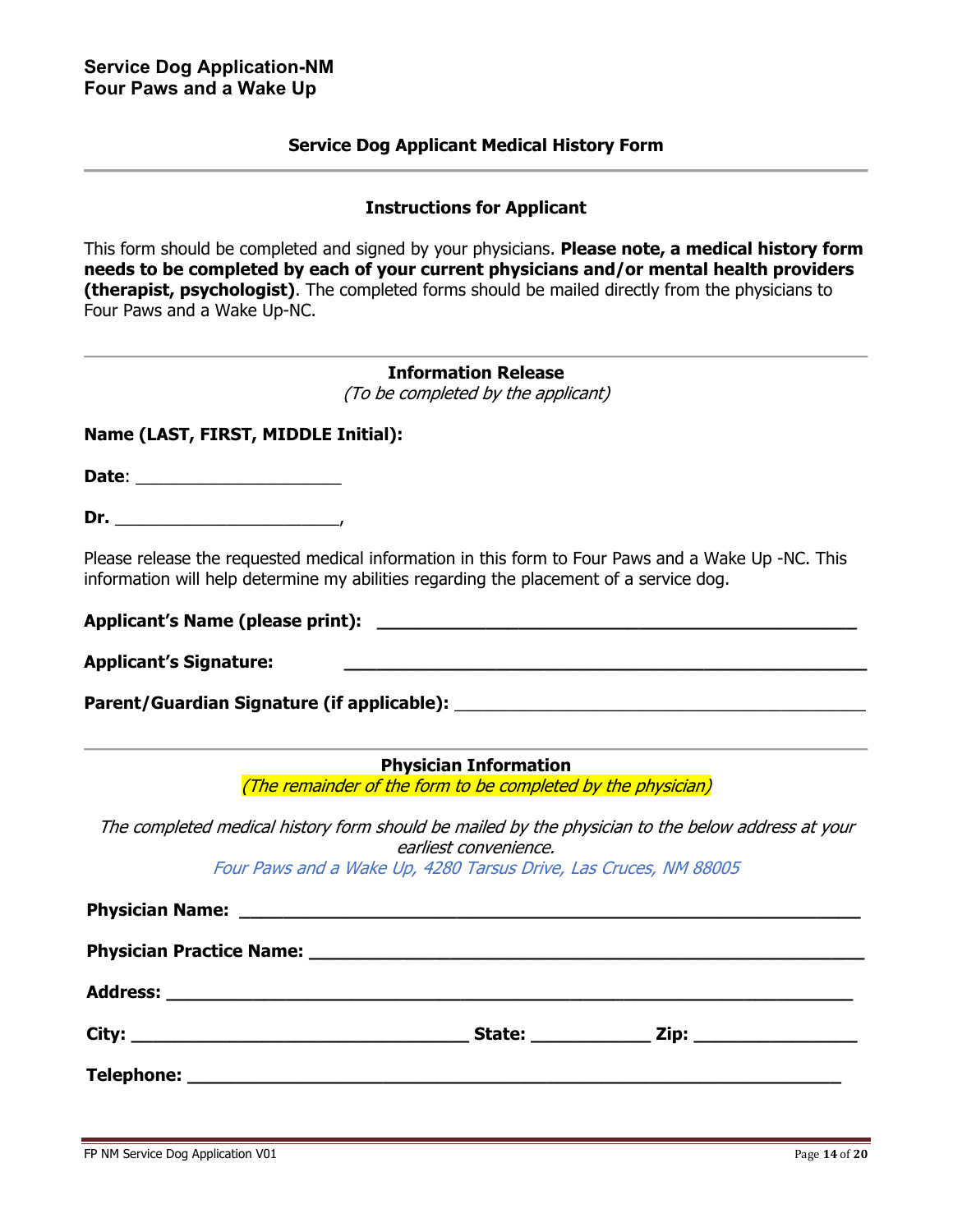#### **Patient Information**

| What is the patient's primary disability?                                              |  |
|----------------------------------------------------------------------------------------|--|
| What is the prognosis of the disability?                                               |  |
| Are there any secondary disabilities? Yes $\Box$ No $\Box$<br>If yes, please describe: |  |

### **Service Dog Applicant Medical History Form**

**Is the disability progressive? Yes □ No □** 

How long has the applicant been in treatment with you? \_\_\_\_\_\_\_\_\_\_\_\_\_\_\_\_\_\_\_\_\_\_\_\_\_

When was the last time you saw the applicant? \_\_\_\_\_\_\_\_\_\_\_\_\_\_\_\_\_\_\_\_\_\_\_\_\_\_\_\_\_\_\_\_\_\_

#### **What are the effects of this patient's disability? (check all that apply)**

| <b>Medical Issue</b> | <b>Check</b> | <b>Medical Issue</b>     | <b>Check</b> | <b>Medical Issue</b>    | <b>Check</b> |
|----------------------|--------------|--------------------------|--------------|-------------------------|--------------|
| <b>Deafness</b>      |              | Speech Impairment        |              | Reduced Stamina         |              |
| <b>Hearing Loss</b>  |              | Coordination             |              | <b>Limited Mobility</b> |              |
|                      |              | <b>Problems</b>          |              |                         |              |
| Memory Loss          |              | Spasticity               |              | Delayed Development     |              |
| Vision Impairment    |              | <b>Muscular Weakness</b> |              | <b>Balance Issues</b>   |              |
| Other:               |              |                          |              |                         |              |

#### **Does this patient use any of the following aids or assistive devices? (check all that apply)**

| <b>Assistance Device</b> | <b>Check</b> | <b>Assistance Device</b> | <b>Check</b> | <b>Assistance Device</b> | <b>Check</b> |
|--------------------------|--------------|--------------------------|--------------|--------------------------|--------------|
| Crutches                 |              | Wheelchair - Power       |              | Wrist Brace              |              |
| Cane                     |              | Wheelchair-Manual        |              | Leg Brace                |              |
| Walker                   |              | Scooter                  |              | Prosthesis               |              |
| Other:                   |              |                          |              |                          |              |

## **Does this patient have any of the following psychological conditions or disorders? (check all that apply)**

| <b>Psychological</b> | <b>Check</b> | <b>Psychological</b>        | <b>Check</b> | <b>Psychological</b>         | <b>Check</b> |
|----------------------|--------------|-----------------------------|--------------|------------------------------|--------------|
| <b>Conditions</b>    |              | <b>Conditions</b>           |              | <b>Conditions</b>            |              |
| Agoraphobia          |              | Panic Disorder              |              | Schizophrenia                |              |
| Depression           |              | <b>Bipolar</b>              |              | Social Phobia                |              |
| Anxiety              |              | <b>Obsessive Compulsive</b> |              | <b>Post Traumatic Stress</b> |              |
|                      |              | <b>Disorder</b>             |              | <b>Disorder</b>              |              |
| Other:               |              |                             |              |                              |              |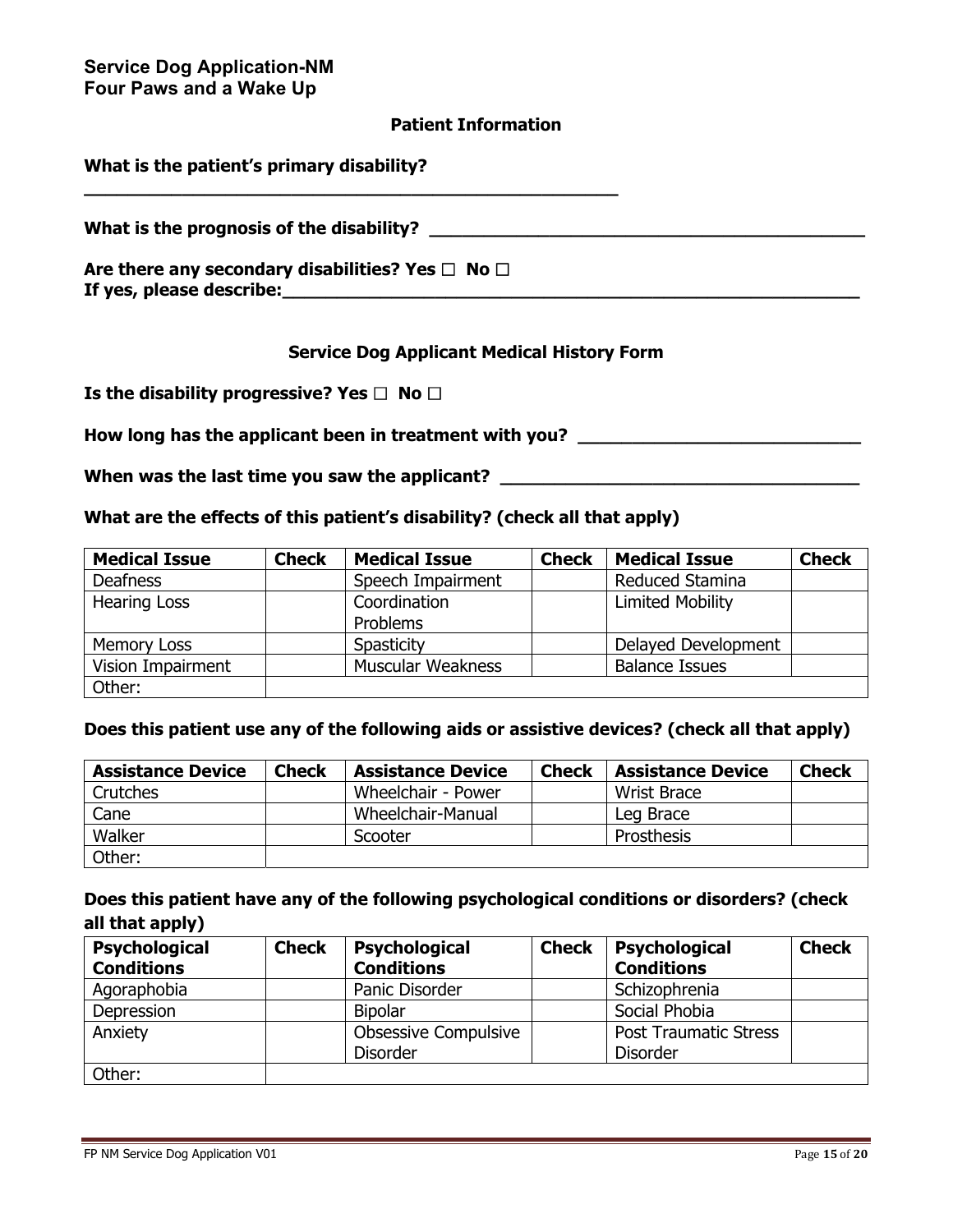## **Service Dog Application-NM Four Paws and a Wake Up**

| <b>Conditions</b>   | <b>Check</b> | <b>Conditions</b>               | <b>Check</b> | <b>Conditions</b> | <b>Check</b> |
|---------------------|--------------|---------------------------------|--------------|-------------------|--------------|
| Anger               |              | <b>Sadness</b>                  |              | Panic             |              |
| Disorientation      |              | Apathy                          |              | Crying            |              |
| <b>Moodiness</b>    |              | <b>Fearfulness</b>              |              | Forgetfulness     |              |
| <b>Nightmares</b>   |              | Insomnia/Difficulty<br>Sleeping |              | Social Withdrawal |              |
| <b>Restlessness</b> |              | <b>Nervousness</b>              |              |                   |              |
| Other:              |              |                                 |              |                   |              |

### **Does this patient have any of the following conditions? (check all that apply)**

**Is this patient a Veteran?** Yes  $\Box$  No  $\Box$ If yes, is this patient's disability service connected? Yes  $\Box$  No  $\Box$ 

Has the patient expressed interest in a service dog to you? Yes □ No □

**Can you recommend this individual for a service dog? Yes □ No □** 

**Why do you feel the individual would or would not benefit from having a service dog?** 

**\_\_\_\_\_\_\_\_\_\_\_\_\_\_\_\_\_\_\_\_\_\_\_\_\_\_\_\_\_\_\_\_\_\_\_\_\_\_\_\_\_\_\_\_\_\_\_\_\_\_\_\_\_\_\_\_\_\_\_\_\_\_\_\_\_\_\_\_\_\_\_**

**\_\_\_\_\_\_\_\_\_\_\_\_\_\_\_\_\_\_\_\_\_\_\_\_\_\_\_\_\_\_\_\_\_\_\_\_\_\_\_\_\_\_\_\_\_\_\_\_\_\_\_\_\_\_\_\_\_\_\_\_\_\_\_\_\_\_\_\_\_\_\_**

**\_\_\_\_\_\_\_\_\_\_\_\_\_\_\_\_\_\_\_\_\_\_\_\_\_\_\_\_\_\_\_\_\_\_\_\_\_\_\_\_\_\_\_\_\_\_\_\_\_\_\_\_\_\_\_\_\_\_\_\_\_\_\_\_\_\_\_\_\_\_\_**